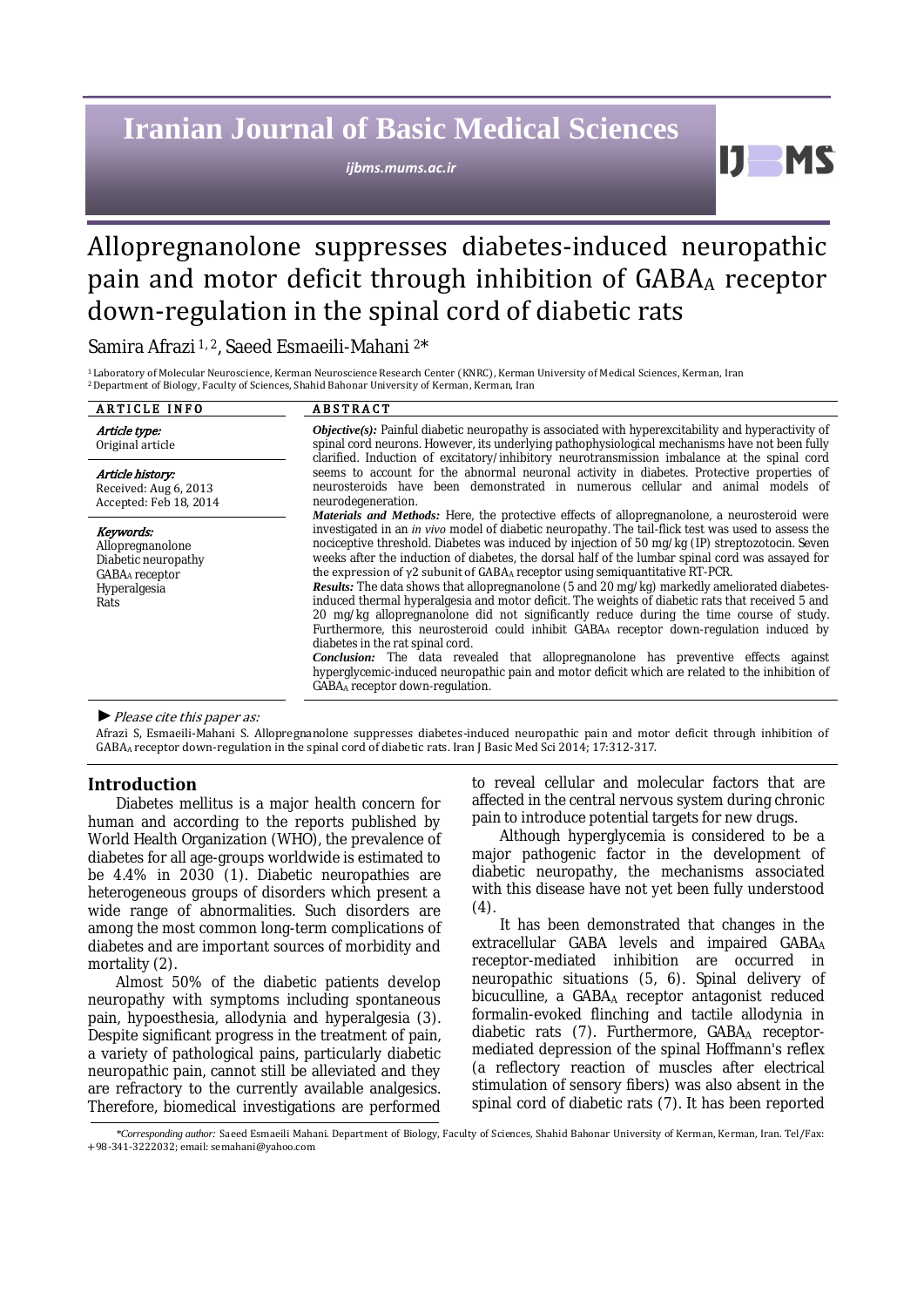that GABA content as well as GABA receptor binding sites significantly decreased in the brain stem of pancreatectomised hyperglycemic rats (8).

Neurosteroids are synthesized in oligodendrocytes, astrocytes, schwann cells and some neurons, such as purkinje, retinal amacrine and ganglion cells and hippocampal neurons (9). Recent experimental findings bring new insights into the decline of neurosteroid synthesis in the CNS during aging and also in various neurodegenerative diseases (10).

Synthesis of neurosteroids declines during stressful conditions and in chronic inflammatory and neurodegenerative diseases. However, recent biochemical reports indicate that spinal neurosteroids are important factors for the control of pain (11) and also they show the potential applications of neurosteroids in the therapeutic management of painful neuropathic conditions (12, 13). It has been shown that some neurosteroids produce neuroprotective effects against streptozotocin (STZ)-induced diabetic neuropathy at the neurophysiological, neuropathological, biochemical and functional levels (14). Since neurosteroids had shown protective effects in numerous cellular models of neurodegenerative diseases (9, 10) and elicited antinociception in neuropathic situations (11), the present study was designed to evaluate the preventive effects of neurosteroid allopregnanolone in animal models of diabetic neuropathic pain by evaluating its possible effect on the predicted diabetes-induced spinal GABA<sup>A</sup> down-regulation.

# **Materials and Methods** *Animals*

The experiments were carried out on male Wistar rats that were housed in a room with 12 hr light/dark cycle with controlled temperature (22  $\pm$ 1°C). Food and water were available *ad libitum*. Animals (weighing 220-250 g) were handled daily (between 9:00-11:00 AM) 5 days before the experiment in order to adapt them to the experiment procedure and minimize nonspecific stress responses. Rats were randomly divided into several experimental groups, each containing 6-8 animals. The experiments followed the guidelines on ethics standard for investigation of experimental pain in animals (15) and approved by the Animal Experimentation Ethics Committee of Kerman Neuroscience Research Center (EC/KNRC/90).

# *In vivo experimental protocol*

Diabetes was induced by a single intraperitoneal injection of 55 mg/kg (IP) streptozotocin (STZ) freshly dissolved in 0.1 mol/l citrate buffer. Rats receiving an injection of citrate buffer were used as control. One week later, diabetes was confirmed in STZ -injected rats by measuring serum glucose concentrations (16). The glucose concentration was assayed enzymatically using a glucose oxidase peroxidase (GOD-POD) kit (Pars Azmon Co, Iran). The rats with blood glucose  $\geq 350$  mg/dl were considered to have diabetes. One week after the STZ injection, the diabetic rats were given allopregnanolone (5 and 20 mg/kg/day for 6 weeks, orally). Seven weeks after the STZ administration, the animals were decapitated under  $CO<sub>2</sub>$  anesthesia. Control rats were killed in the same way 7 weeks after receiving vehicle injection.

# *Nociception assay*

Nociceptive threshold was assessed by tail-flick test (17). The intensity of the beam was adjusted to produce a mean control reaction time between 4 and 6 sec. The cut-off time was fixed at 15 sec in order to avoid any damage to the tail. In this manner, we were able to reveal potential, subtle alternations that may occur in basal thermal nociception (18, 19). The tail-flick latency for each rat was determined three times and the mean was designated as the baseline latency value. Experimentally-induced decreases in control tail-flick latency provide an indication of hyperalgesia as a marker of neuropathy.

# *Tissue extraction and preparation*

Rats were anesthetized (using  $CO<sub>2</sub>$ ) and decapitated. The spinal column was cut through the pelvic girdle and a hydraulic extrusion was performed by inserting a 16 gauge needle into the sacral vertebral canal and expelling with ice-cold saline. The tissues were placed on ice in a glass petri dish, and the dorsal half of the lumbar spinal cord was dissected. Tissue samples were weighed and immediately frozen in liquid nitrogen and stored at - 70°C until assay.

# *Rota-rod treadmill*

Rota-rod treadmill test was performed to evaluate motor coordination of the animals (20). Briefly, the rats were placed individually on the rotating rod apparatus for two trials; on day zero and in the fourth week of the test. The rats were initially trained to maintain themselves on the rotating rod for more than 3 min. The rats were scored for their latency to fall (in seconds) in each trial.

# *RT-PCR analysis of GABA<sup>A</sup> receptor*

Total cellular RNAs was isolated from the dorsal half of the lumbar spinal cord by a modification of the guanidine isothiocyanate-phenol-chloroform method using RNX<sup>+</sup> reagent and a semiquantitative RT-PCR method was used (21). Briefly, the RT-PCR reaction was performed using Oligo-dT primer and M-MuLV reverse transcriptase, based on the manufacturer protocol (Fermentas GMBH, Germany). The reactions were incubated at 42°C for 60 min and then inactivated at 70°C for 10 min. Three separate PCR reactions were used for studying the gene expression in the samples obtained from each rat.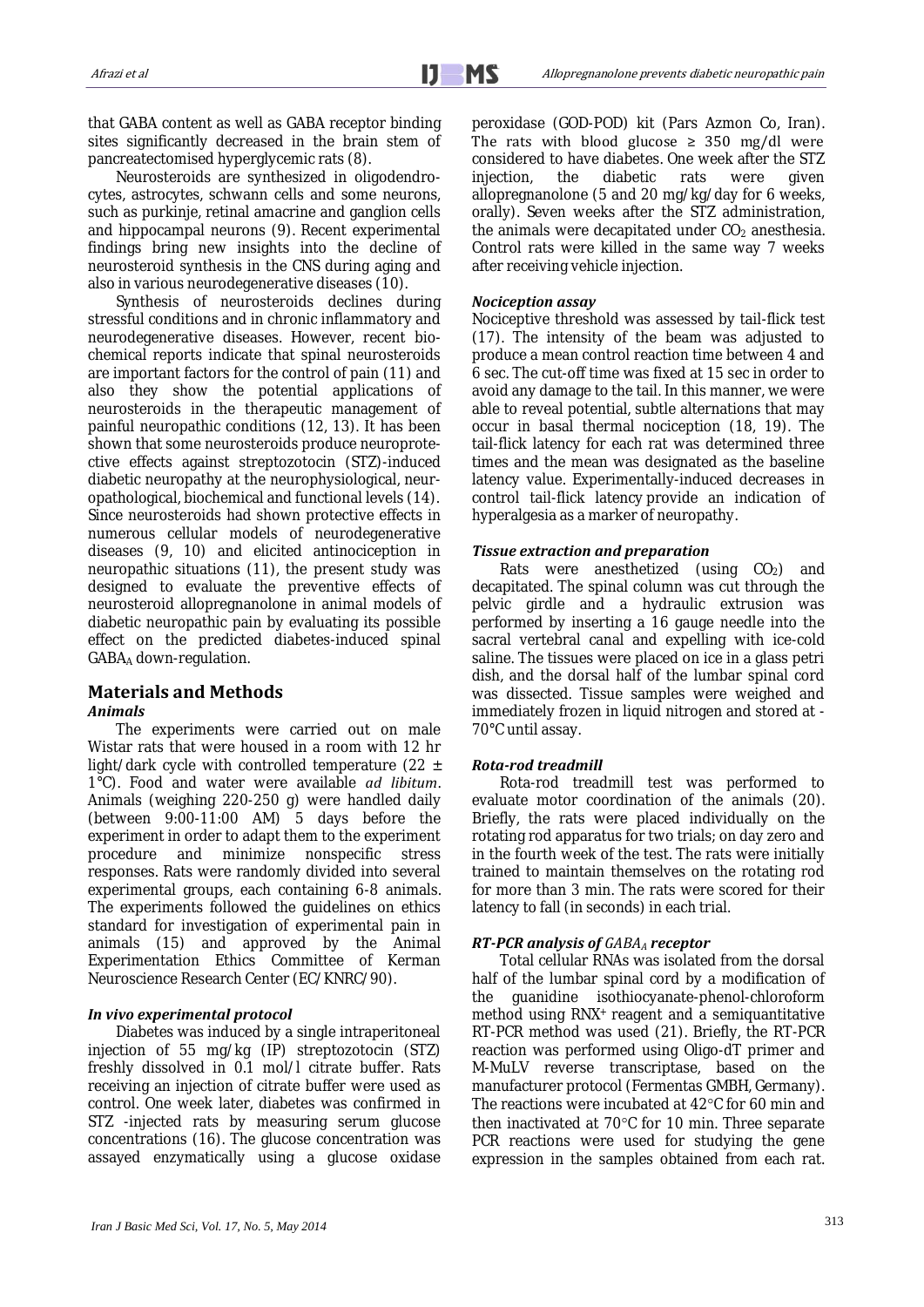Table 1. Effect of allopregnanolone (ALLO) on serum glucose levels and body weight of diabetic animals. Values represent mean ± SEM (n=6-8)

|                  | Serum glucose (mg/dl) |              | Body weight       |                      |
|------------------|-----------------------|--------------|-------------------|----------------------|
| Groups           | Start of study        | End of study | Start of study    | End of study         |
| Control          | 100.62+4.41           | 98.53+3.71   | $213.57 + 6.70$   | $269.11 + 4.01***$   |
| Diabetic         | 427.86+14.93          | 498.33+17.41 | 220.29+6.46       | $15583+441*$         |
| Diabetic+ Veh    | 482.83+41.53          | 530.75+45.85 | 215.30+3.75       | $15020+880*$         |
| Diabetic+ALLO5   | 393.75+24.43          | 443.17+27.66 | 216.50+6.19       | $207.17 + 8.79 + +$  |
| Diabetic+ ALLO20 | $430.75 \pm 13.11$    | 502.33+51.93 | $220.75 \pm 4.57$ | $198.33 + 15.75 + +$ |

Each PCR reaction was carried out using selective forward and reverse primers for β-actin (as an internal standard) and  $γ2$  subunit of GABAA receptor. The primers of  $\gamma$ 2 subunit were designed using online NCBI's facility and cDNA sequences of the gene taken from Gene Bank.

The sequence of primers used was:

γ2 forward: 5'- AGC CCG GAA GTC TCT GCC CAA - 3', γ2 reverse: 5'- CCT CCC GTG TCT CCA GGC TCC -3', β-actin forward: 5'-CCC AGA GCA AGA GAG GCA TC-3', β-actin reverse: 5'-CTC AGG AGG AGC AAT GAT CT-3'.

Taq DNA polymerase (Roche, Germany) was used for DNA amplification and reactions were set up according to the manufacturer protocol. The PCR reactions were incubated for 5 min at 94°C, followed by 25 cycles of thermal cycling (45 sec at 94°C, 45 sec at 55°C and 45 sec at 72°C). The final cycle was followed by a 5 min extension step at  $72^{\circ}$ C. The reaction parameters were adjusted to obtain a condition with a linear relation between the number of PCR cycles and PCR products and with linear relation between the initial amount of cDNA template and PCR product. According to the results obtained from these tests, 25 cycles of amplification were used for analyzing all samples. Then, PCR products were subsequently analyzed on 1.5% agarose LMMP (Roche, Germany) gel and bands were quantified by densitometry using Lab Works analyzing software (UVP, UK). The possibility of the presence of contaminating genomic DNA was ruled out by using the yield of reverse transcriptase-minus (RT−) reaction, instead of cDNA template which caused no DNA amplification (data not shown). Finally, a semiquantitative PCR technique was used to estimate the levels of  $γ2$  subunit of  $GABA_A$ receptor mRNA in tissue samples, normalized to an internal standard (β-actin).

#### *Statistical analysis*

The results are expressed as mean  $\pm$  SEM. The differences in the mean of data between groups were determined by one-way ANOVA, followed by the Newman–Keuls test. *P*<0.05 was considered significant.

#### **Results**

# *The effect of allopregnanolone (ALLO) on serum glucose levels and body weight in diabetic animals*

Diabetic rats developed hyperglycemia within one week after streptozotocin injection and serum glucose concentrations were significantly increased in diabetic animals compared with control animals (*P*<0.001). The levels of glucose remained at high levels 7 week after STZ injection. The data showed a significant change (increase) in the weight of control rats during the time curse of the study. At the end of the study (week 7), the weights of diabetic group were significantly lower than those at the start of study (Table 1). Treatment with ALLO (5 and 20 mg/kg/day for 7 weeks) had no attenuating effect on the serum glucose of the diabetic animals (Table 1). The weights of diabetic rats that received 5 and 20 mg/kg ALLO did not significantly decrease during the time course of the study and were higher than those in diabetic non-treated and vehicle-treated animals.

## *The effect of ALLO on nociceptive threshold in diabetic animals*

As shown in Figure 1A, diabetic animals showed a significant decrease in the nociceptive threshold (hyperalgesic response). The hyperalgesia appeared 2 weeks after STZ injection and persisted almost unchanged for up to the end of study (week 7). However, 5 and 20 mg/kg ALLO attenuated diabetesinduced hyperalgesia (Figure 1A).

At the end of the study, the tail flick latency was significantly (*P*<0.001) lower in diabetic rats  $(5.54±0.13)$  as compared to the control animals (2.69±0.19). However, administration of ALLO at doses of 5 and 20 mg/kg significantly prevented the induction of diabetes-induced thermal hyperalgesia in the 7<sup>th</sup> week of the test (Figure 1B).

## *The effect of ALLO on diabetes induced motor deficit*

Rota-rod test has been conducted to assess motor coordination of rats (20). Diabetic rats showed significant reduction in their motor coordination and their ability to maintain themselves over the rota rod apparatus was significantly decreased (*P*<0.001) as compared to the control non-diabetic animals. Treatment of diabetic animals with 5 and 20 mg/kg of ALLO increased retention time to 85.5 and 76.3 % of the control value, respectively (Figure 2).

#### *The effect of ALLO on γ2 mRNA in diabetic animals*

Ethidium bromide staining of PCR products showed a single band of the expected size for  $β$ -actin (830 bp) and for  $\gamma$ 2 subunit (337 bp). Diabetic animals showed a significant decrease in  $\gamma$ 2 mRNA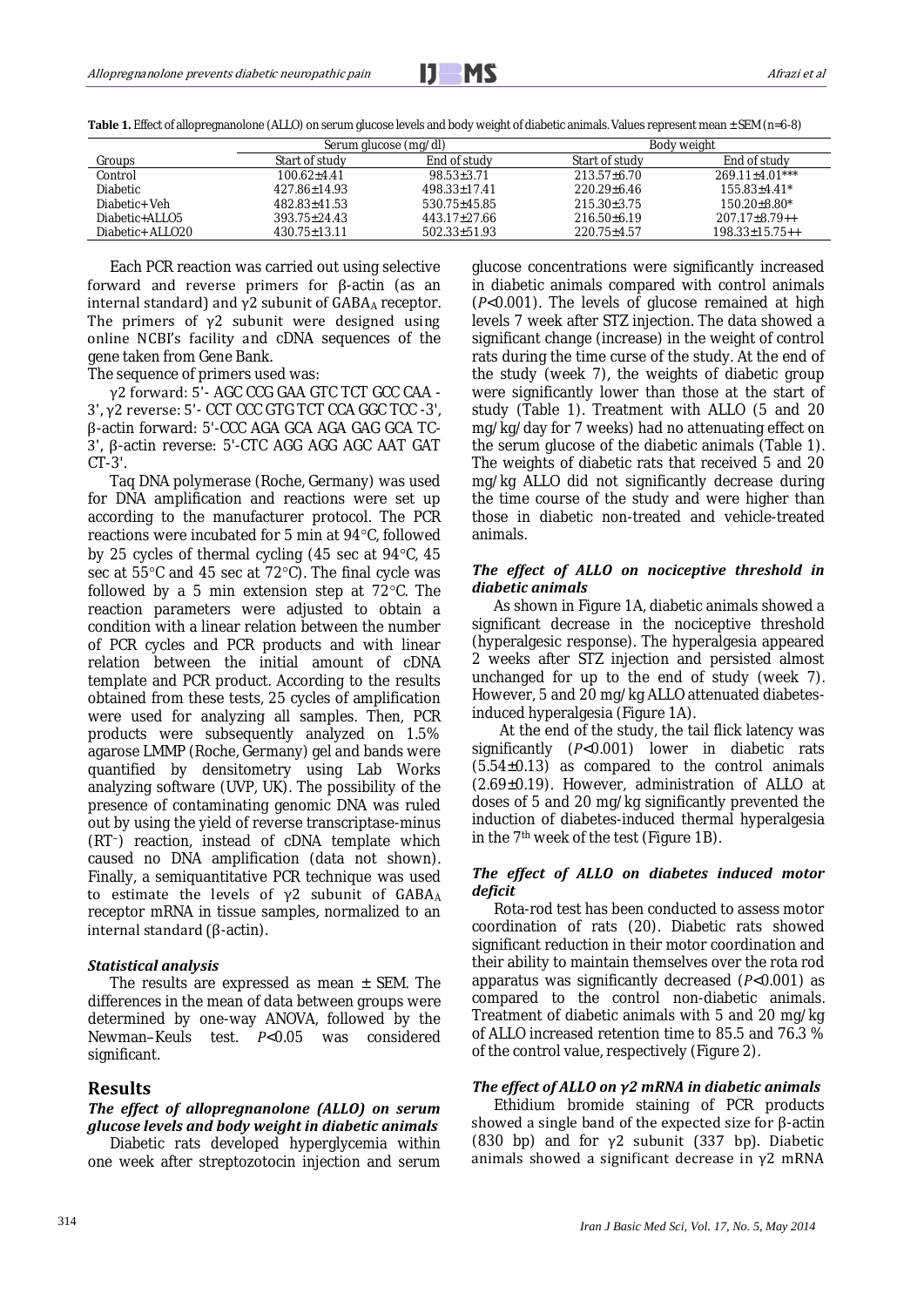

Figure 1. Effect of allopregnanolone (ALLO, 5 and 20 mg/kg) on the development of diabetes-induced thermal hyperalgesia during the time course of the study (A) and comparison of nociceptive threshold at the end (week 7) of the study (B) in rats. Values are expressed as the mean ± SEM (n=6–8). \*\*\**P*<0.001 versus control (Cont) group. +++*P*<0.001 versus the diabetic group



**Figure 2.** Effect of allopregnanolone (ALLO) on the Rotarod treadmill performance of diabetic rats. Values are expressed as the mean ± SEM (n=6–8). \*\* *P*<0.01, \*\*\* *P*<0.001 compared to control. +*P*<0.05, ++*P*<0.01 compared to diabetic group

level. Allopregnanolone at the dose of 5 mg/kg could prevent γ2 down-regulation in diabetic animals. Furthermore, treatment with 20 mg/kg ALLO significantly attenuated diabetes-induced downregulation of γ2 subunit (Figure 3).

## **Discussion**

Diabetic neuropathy is one of the most common complications affecting more than 50-60% of diabetic patients. The pathology of diabetic neuropathy involves oxidative stress, advanced glycation end, polyol pathway flux and protein kinase C activation (3). Here, the STZ-induced diabetic rats were used as an *in vivo* model for the study of diabetic neuropathic pain. This study shows that the neurosteroid allopregnanolone has a protective effect against diabetes-induced hyperalgesia.



**Figure 3.** The level of  $\gamma$ 2 mRNA in dorsal portion of lumbar spinal cord in control, diabetic (Diab) and allopregnanolone-treated diabetic rats (Diab+ALLO). Each value in the graph represents the mean ± SEM band density ratio for each group (n=5). β-actin was used as an internal control. \*\**P*<0.01, \*\*\**P* <0.001 versus control animals. ++*P* < 0.01, +++*P*<0.001 versus diabetic group

Hyperglycemia induces oxidative stress in diabetic neurons and then mitochondrial damage occurs due to excess formation of reactive oxygen species (ROS) and reactive nitrogen species (RNS) (22). Therefore, it seems that compounds with antioxidant property might exert neuroprotective effects and may be promising in practice. It has been reported that ALLO markedly induces a protective effect on sleep deprivation-induced anxiety-like behavior and oxidative damage in mice (23). Furthermore, ALLO has a beneficial effect in the treatment of Niemann-Pick C disease due to its ability to restore the intracellular antioxidant defense (24). The protective effects of neurosteroids against oxidative stress could be through both genomic and non-genomic pathways (25). Not surprisingly, the mentioned neurosteroid with antioxidant activity could be protective in this *in vivo* model of diabetic neuropathy.

An impaired spinal GABAergic inhibitory function is known to have a critical role in neuropathic pain conditions (5, 6). However, it is unknown whether the severity of neuropathic pain is determined by the degree of these GABAergic impairments. Our data suggest that dysfunctional GABA<sub>A</sub> receptor production is coincident with the induction of pain behavior in STZ-induced diabetic rats. ALLO could significantly prevent diabetes-induced spinal GABAA receptor down-regulation.

Impairment of GABAergic transmission is developed in different models of neuropathic pain (5, 6) as well as in diabetic rats (7). It has been reported that the expression of the genes encoding the  $\alpha$ 1,  $\alpha$ 2, β2 and β3 GABA<sup>A</sup> channel subunits is downregulated in pancreatic islets of type 2 diabetic individuals (26). In addition, GABA content as well as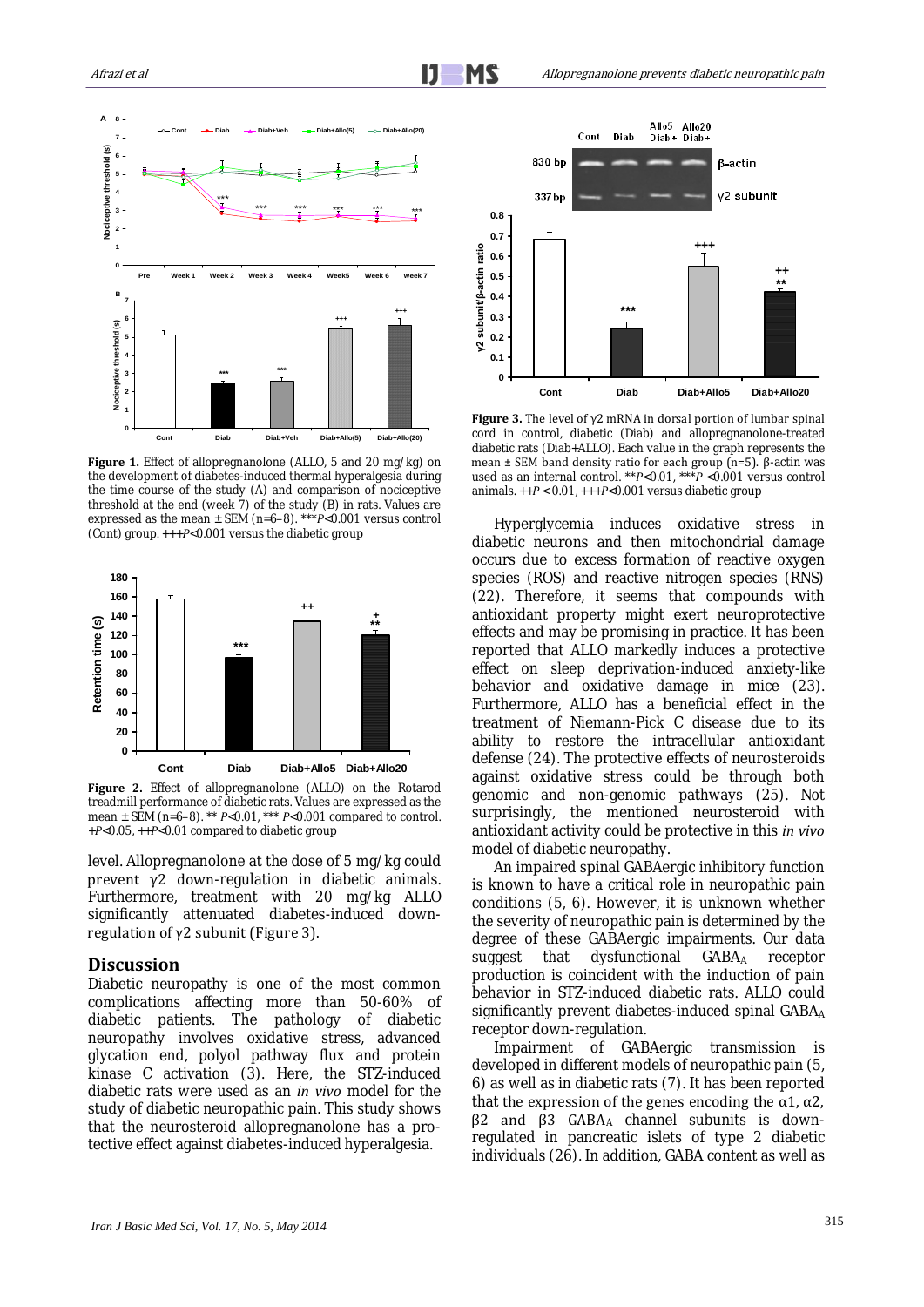GABA receptor binding sites was significantly decreased in the brain stem of diabetic rats (8).

It seems that impairment in GABA signaling is involved in the induction of painful diabetic neuropathy. Surprisingly, the use of neural cell lines that are able to deliver GABA, as inhibitory neurotransmitters, in a model of chronic pain offers a novel approach to pain management. Transplants of neuronal cells bioengineered to synthesize GABA near the spinal dorsal horn, can reverse the development of chronic neuropathic pain and inhibit allodynia, tactile and thermal hyperalgesia following peripheral nerve injury (27). In addition, intra-spinal transplantation of GABAergic neural progenitor cells reduces neuropathic pain and suppresses the exaggerated dorsal horn neuronal firing by restoring dorsal horn inhibition in rats with unilateral chronic constriction injury of the sciatic nerve (28).

It has been documented that spinal GABAA agonists may provide a specific therapy for neuropathic pain. It was reported that isoguvacine, a selective GABAA receptor agonist prevents tactile allodynia and thermal hyperalgesia produced by spinal nerve ligation model of neuropathic pain (29). HZ166, a novel GABAA receptor subtype-selective benzodiazepine site ligand has antihyperalgesic property in mouse models of inflammatory and neuropathic pain (30).

Therefore, based on our results it seems that the inhibition of diabetes-induced spinal  $GABA_A$  receptor down-regulation by neurosteroid ALLO could be accompanied in anti-hyperalgesic effect of this drug. Hormones play an important role in modulating the overall excitability of neurons. GABAA receptors contain γ subunits that mediate tonic inhibition in the central nervous system. The most potent endogenous modulators of GABAA receptors are neurosteroids that act as positive allosteric modulators (31). However, the exact mechanism(s) underlying the regulation of GABA subunit gene expression by neurosteroids has not been fully clarified and needs to be studied in future investigation.

# **Conclusion**

Taken together, the results suggest that ALLO prevents diabetic neuropathic pain. The mechanisms underlying such effects may be, at least in part, due to resduction of diabetes-induced GABA receptor down-regulation. Our findings propose therapeutic potential of neurosteroids in the attenuation of diabetes consequences such as neuropathy.

# **Acknowledgment**

This work was financially supported by Kerman Neuroscience Research Center (KNRC/90), Kerman, Iran. The results described in this paper were part of a student thesis (S Afrazi).

## **References**

1. [Wild S,](http://www.ncbi.nlm.nih.gov/pubmed?term=%22Wild%20S%22%5BAuthor%5D) [Roglic G,](http://www.ncbi.nlm.nih.gov/pubmed?term=%22Roglic%20G%22%5BAuthor%5D) Green A, [Sicree R,](http://www.ncbi.nlm.nih.gov/pubmed?term=%22Sicree%20R%22%5BAuthor%5D) King H. Global prevalence of diabetes: estimates for the year 2000 and projections for 2030. [Diabetes Care](http://www.ncbi.nlm.nih.gov/pubmed?term=WILD%20S%2C%20ROGLIC%20G%2C) 2004; 27:1047-1053.

2. Melmed S, Polonsky KS, Reed P, Kronenberg L, Kronenberg H. Williams Textbook of Endocrinology. 12th ed. New York: Elsevier Mosby*/*Saunders; 2012.

3. Ramos KM, Jiang Y, Svensson CI, Calcutt NA. [Pathogenesis of spinally mediated hyperalgesia in](http://www.ncbi.nlm.nih.gov/pubmed/17287466)  [diabetes.](http://www.ncbi.nlm.nih.gov/pubmed/17287466) Diabetes 2007; 56:1569-1576.

4. [Pacher P,](http://www.ncbi.nlm.nih.gov/pubmed?term=%22Pacher%20P%22%5BAuthor%5D) [Szabó C.](http://www.ncbi.nlm.nih.gov/pubmed?term=%22Szab%C3%B3%20C%22%5BAuthor%5D) Role of poly (ADP-ribose) polymerase-1 activation in the pathogenesis of diabetic complications: endothelial dysfunction, as a common underlying theme. Antioxid [Redox Signal](http://www.ncbi.nlm.nih.gov/pubmed/16356120)  2005; 7:1568-1580.

5. [Janssen SP,](http://www.ncbi.nlm.nih.gov/pubmed?term=Janssen%20SP%5BAuthor%5D&cauthor=true&cauthor_uid=21496475) [Truin M,](http://www.ncbi.nlm.nih.gov/pubmed?term=Truin%20M%5BAuthor%5D&cauthor=true&cauthor_uid=21496475) [Van Kleef M,](http://www.ncbi.nlm.nih.gov/pubmed?term=Van%20Kleef%20M%5BAuthor%5D&cauthor=true&cauthor_uid=21496475) [Joosten EA.](http://www.ncbi.nlm.nih.gov/pubmed?term=Joosten%20EA%5BAuthor%5D&cauthor=true&cauthor_uid=21496475)  Differential GABAergic disinhibition during the development of painful peripheral neuropathy. [Neuroscience](http://www.ncbi.nlm.nih.gov/pubmed/21496475##) 2011; 184:183-194.

6[. Janssen SP,](http://www.ncbi.nlm.nih.gov/pubmed?term=Janssen%20SP%5BAuthor%5D&cauthor=true&cauthor_uid=22107704) [Gerard S,](http://www.ncbi.nlm.nih.gov/pubmed?term=Gerard%20S%5BAuthor%5D&cauthor=true&cauthor_uid=22107704) [Raijmakers ME,](http://www.ncbi.nlm.nih.gov/pubmed?term=Raijmakers%20ME%5BAuthor%5D&cauthor=true&cauthor_uid=22107704) [Truin M,](http://www.ncbi.nlm.nih.gov/pubmed?term=Truin%20M%5BAuthor%5D&cauthor=true&cauthor_uid=22107704) [Van](http://www.ncbi.nlm.nih.gov/pubmed?term=Van%20Kleef%20M%5BAuthor%5D&cauthor=true&cauthor_uid=22107704)  [Kleef M,](http://www.ncbi.nlm.nih.gov/pubmed?term=Van%20Kleef%20M%5BAuthor%5D&cauthor=true&cauthor_uid=22107704) [Joosten EA.](http://www.ncbi.nlm.nih.gov/pubmed?term=Joosten%20EA%5BAuthor%5D&cauthor=true&cauthor_uid=22107704) Decreased intracellular GABA levels contribute to spinal cord stimulation-induced analgesia in rats suffering from painful peripheral neuropathy: the role of KCC2 and GABA (A) receptormediated inhibition. [Neurochem Int](http://www.ncbi.nlm.nih.gov/pubmed/22107704##) 2012; 60:21-30.

7. Jolivalt CG, Lee CA, Ramos KM, Calcutt NA. Allodynia and hyperalgesia in diabetic rats are mediated by GABA and depletion of spinal potassium-chloride co-transporters. Pain 2008; 140:48-57.

8. [Balarama Kaimal S,](http://www.ncbi.nlm.nih.gov/pubmed?term=Balarama%20Kaimal%20S%5BAuthor%5D&cauthor=true&cauthor_uid=17701353) [Gireesh G,](http://www.ncbi.nlm.nih.gov/pubmed?term=Gireesh%20G%5BAuthor%5D&cauthor=true&cauthor_uid=17701353) Paulose CS. Decreased GABAA receptor function in the brain stem during pancreatic regeneration in rats. [Neurochem](http://www.ncbi.nlm.nih.gov/pubmed/17701353##)  [Res](http://www.ncbi.nlm.nih.gov/pubmed/17701353##) 2007; 32:1813-1822.

9. Benarroch EE. [Neurosteroids: endogenous](http://www.ncbi.nlm.nih.gov/pubmed/17372131)  [modulators of neuronal excitability and plasticity.](http://www.ncbi.nlm.nih.gov/pubmed/17372131) Neurology 2007; 68:945-957.

10. Charalampopoulos I, Alexaki VI, Tsatsanis C, Minas V, Dermitzaki E, Lasaridis I, *et al.*  [Neurosteroids as endogenous inhibitors of neuronal](http://www.ncbi.nlm.nih.gov/pubmed/17192562)  [cell apoptosis in aging.](http://www.ncbi.nlm.nih.gov/pubmed/17192562) Ann N Y Acad Sci 2006; 1088:139-152.

11. Kibaly C, [Meyer L,](http://www.ncbi.nlm.nih.gov/pubmed?term=Meyer%20L%5BAuthor%5D&cauthor=true&cauthor_uid=17720801) [Patte-Mensah C,](http://www.ncbi.nlm.nih.gov/pubmed?term=Patte-Mensah%20C%5BAuthor%5D&cauthor=true&cauthor_uid=17720801) [Mensah-](http://www.ncbi.nlm.nih.gov/pubmed?term=Mensah-Nyagan%20AG%5BAuthor%5D&cauthor=true&cauthor_uid=17720801)[Nyagan AG.](http://www.ncbi.nlm.nih.gov/pubmed?term=Mensah-Nyagan%20AG%5BAuthor%5D&cauthor=true&cauthor_uid=17720801) Biochemical and functional evidence for the control of pain mechanisms by dehydroepiandrosterone endogenously synthesized in the spinal cord. [FASEB J](http://www.ncbi.nlm.nih.gov/pubmed?term=Biochemical%20and%20functional%20evidence%20for%20the%20control%20of%20pain%20mechanisms%20by%20dehydroepiandrosterone%20endogenously%20synthesized%20in%20the%20spinal%20cord##) 2008; 22:93-104.

12. Meyer L, Patte-Mensah C, Taleb O, Mensah-Nyagan AG. Allopregnanolone prevents and suppresses oxaliplatin-evoked painful neuropathy: multi-parametric assessment and direct evidence. Pain 2011; 152:170-181.

1[3.](http://www.ncbi.nlm.nih.gov/pubmed?term=Patte-Mensah%20C%5BAuthor%5D&cauthor=true&cauthor_uid=20515824) [Patte-Mensah C,](http://www.ncbi.nlm.nih.gov/pubmed?term=Patte-Mensah%20C%5BAuthor%5D&cauthor=true&cauthor_uid=20515824) [Meyer L,](http://www.ncbi.nlm.nih.gov/pubmed?term=Meyer%20L%5BAuthor%5D&cauthor=true&cauthor_uid=20515824) [Kibaly C,](http://www.ncbi.nlm.nih.gov/pubmed?term=Kibaly%20C%5BAuthor%5D&cauthor=true&cauthor_uid=20515824) [Mensah-](http://www.ncbi.nlm.nih.gov/pubmed?term=Mensah-Nyagan%20AG%5BAuthor%5D&cauthor=true&cauthor_uid=20515824)[Nyagan AG.](http://www.ncbi.nlm.nih.gov/pubmed?term=Mensah-Nyagan%20AG%5BAuthor%5D&cauthor=true&cauthor_uid=20515824) Regulatory effect of dehydroepiandrosterone on spinal cord nociceptive function. [Front Biosci](http://www.ncbi.nlm.nih.gov/pubmed/20515824##) 2010; 2:1528-1537.

14. Leonelli E, Bianchi R[, Cavaletti G,](http://www.ncbi.nlm.nih.gov/pubmed?term=Cavaletti%20G%5BAuthor%5D&cauthor=true&cauthor_uid=17187935) Caruso D, Crippa D, Garcia-Segura LM, *et al*. Progesterone and its derivatives are neuroprotective agents in experimental diabetic neuropathy: a multimodal analysis[. Neuroscience](http://www.ncbi.nlm.nih.gov/pubmed?term=neurosteroids%20streptozotocin%20(STZ)-induced%20diabetic%20neuropathy%20at%20the%20neurophysiological%2C%20functional%2C%20biochemical%20and%20neuropathological%20levels##) 2007; 144:1293-12304.

15. Zimmermann M. Ethical guidelines for investigations of experimental pain in conscious animals. Pain 1983; 16:109-110.